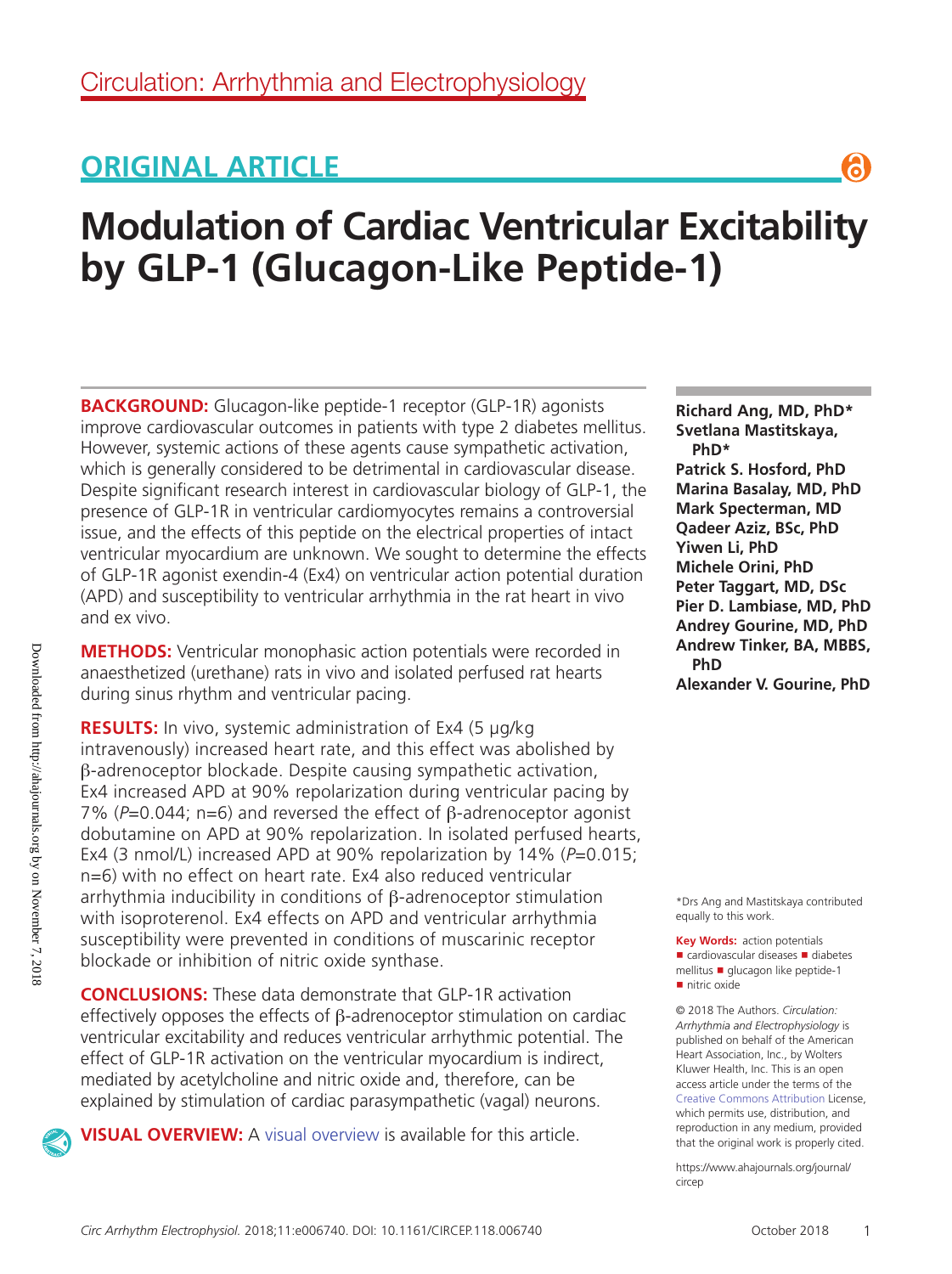#### **WHAT IS KNOWN?**

- GLP-1 (glucagon-like peptide-1) receptor agonists improve cardiovascular outcomes in patients with type 2 diabetes mellitus.
- Despite significant research interest in cardiovascular biology of GLP-1, the presence of GLP-1 receptor in ventricular cardiomyocytes remains a controversial issue, and the effects of this peptide on the electrical properties of intact ventricular myocardium are unknown.

#### **WHAT THE STUDY ADDS?**

- GLP-1 receptor activation opposes sympathetic effects on cardiac ventricular excitability and reduces ventricular arrhythmic potential.
- These effects are indirect, mediated by acetylcholine and nitric oxide, and can be explained by facilitated release of these signaling molecules from the ventricular terminals of cardiac vagal neurons.

LP-1 (glucagon-like peptide-1) is an incretin hor-<br>mone produced predominantly by L-cells of the<br>gut in response to the ingestion of food. GLP-1<br>plays an important role in the physiological control of mone produced predominantly by L-cells of the gut in response to the ingestion of food. GLP-1 plays an important role in the physiological control of glucose metabolism and energy homeostasis.<sup>1</sup> GLP-1 receptor (GLP-1R) agonists are currently in clinical use for the treatment of diabetes mellitus and obesity.<sup>2</sup> Because of significant beneficial effects of GLP-1R agonists on the cardiovascular system (including anti-inflammatory, antiatherogenic, positive inotropic, glucose uptake stimulating, and vasodilatory effects), $2$  GLP-1 has become the most extensively studied incretin. Based on significant preclinical data, large-scale clinical trials were initiated to test the efficacy of GLP-1R agonists on cardiovascular outcomes in various patient cohorts. A recent influential study conducted in ≈10000 patients with type 2 diabetes mellitus demonstrated significant reduction in frequency of adverse cardiovascular events and death from cardiovascular causes by treatment with GLP-1 analogue liraglutide.<sup>3</sup>

GLP-1 acutely increases heart rate (HR), and this effect of GLP-1 on nodal tissue appears to be indirect, mediated via increased activity of the sympathetic nervous system.4,5 Despite triggering sympathetic activation and increases in HR (which would be expected to increase myocardial oxygen demands, worsen myocardial injury, and promote arrhythmias), GLP-1R agonists have been found to effectively protect cardiomyocytes against ischemia/reperfusion injury in animal models<sup>2,3,6,7</sup> and in humans.<sup>8</sup> There is also evidence that GLP-1 may function as a humoral factor that mediates the innate mechanisms of remote ischemic preconditioning cardioprotection.9,10 However, despite significant research interest in cardiovascular biology

of GLP-1, the presence of GLP-1R in ventricular cardiomyocytes remains a controversial issue, $11,12$  and the effects of the peptide on the electrical properties of intact ventricular myocardium and in vivo remain unknown. This study conducted in experimental animals (rats) investigated the effect of GLP-1R activation on the ventricular electrophysiological properties in vivo and in isolated heart preparations. We hypothesized that this approach would also reveal the presence of functional GLP-1R in ventricular myocytes if (1) the actions of GLP-1R agonist are associated with significant changes in the electrical properties of the ventricular myocardium, (2) these effects of GLP-1R agonist are preserved in isolated hearts, and (3) the effects of GLP-1R agonist are preserved in conditions when common autonomic effector signaling mechanisms are blocked pharmacologically.

## **METHODS**

The data, analytic methods, and study materials are available to other researchers for purposes of reproducing the results or replicating the procedures. All experiments were performed in accordance with the European Commission Directive 2010/63/EU (European Convention for the Protection of Vertebrate Animals used for Experimental and Other Scientific Purposes) and the UK Home Office Scientific Procedures Act (1986) with project approval from the respective Institutional Animal Welfare and Ethical Review Bodies.

## **Experiments In Vivo**

Adult male Sprague-Dawley rats (250–340 g) were anaesthetized with urethane (1.3 g/kg intraperitonially). The right femoral artery and vein were cannulated for measurement of the arterial blood pressure and administration of pharmacological agents, respectively. The trachea was cannulated, and the animal was mechanically ventilated with room air using a positive pressure ventilator (tidal volume ≈1 mL per 100 g of body weight, ventilator frequency 60 strokes/min). Adequate level of anesthesia was ensured by monitoring stability of arterial blood pressure and HR and the absence of a withdrawal response to a paw pinch. Po<sub>2</sub>, Pco<sub>2</sub>, and pH of the arterial blood were measured regularly, and (if required) ventilation was adjusted to maintain these variables within the physiological ranges. The body temperature was maintained at 37°C±0.5°C with a servocontrolled heating pad.

The heart was exposed via a left thoracotomy, and a bipolar silver pacing electrode was fixed to the right ventricular apex using a 4-0 monofilament polypropylene suture. Pacing stimuli were delivered (S88-Grass stimulator) at twice the diastolic threshold. Ventricular monophasic action potential (MAP) was recorded using a custom-made suction electrode placed directly onto the epicardial surface of the left ventricle. Arterial blood pressure, a standard lead II ECG, and ventricular MAP signals were recorded using Power1401 interface and analyzed offline using Spike2 software (Cambridge Electronic Design Ltd).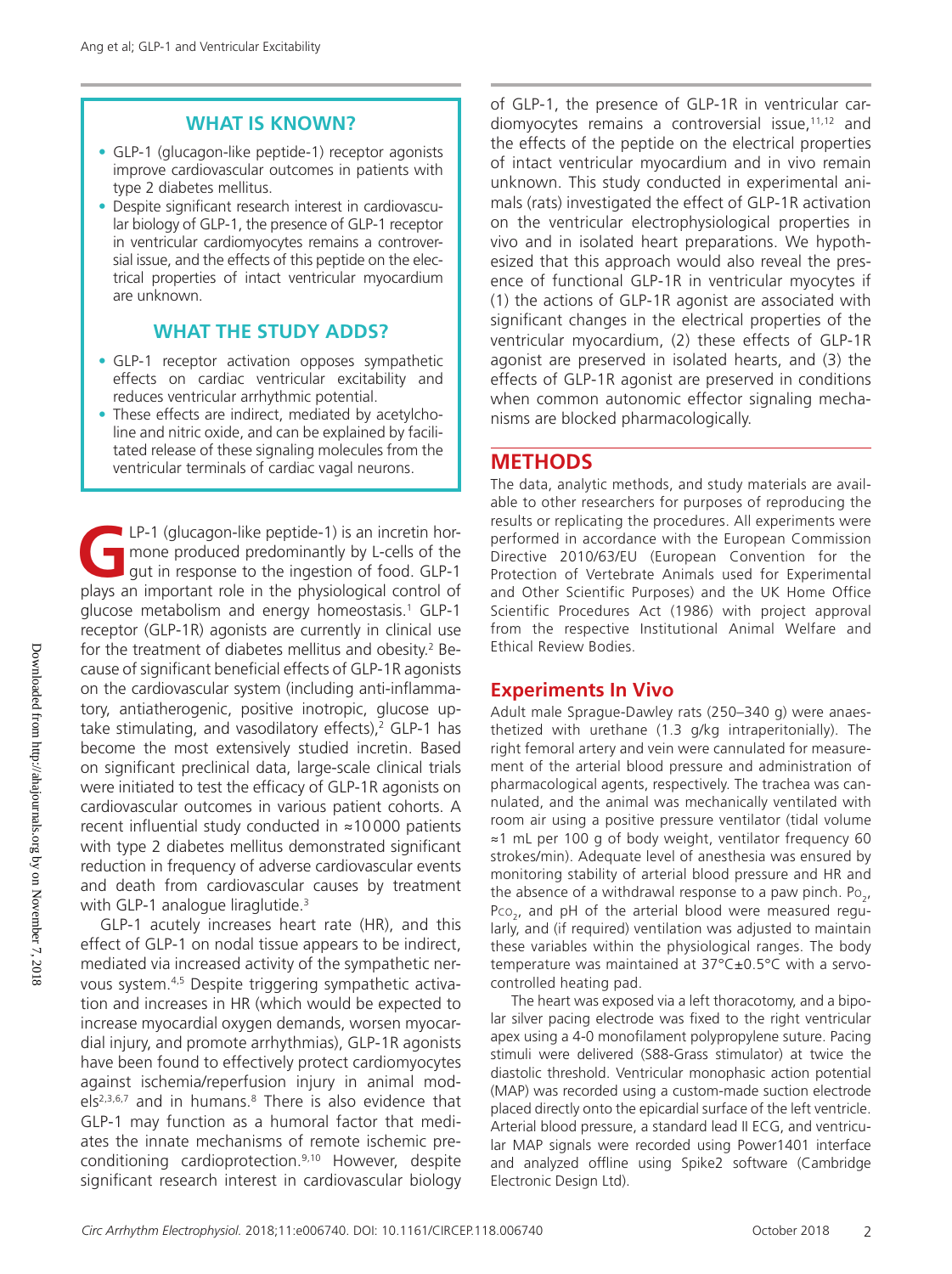Action potential duration (APD) at 90% repolarization  $(APD<sub>90</sub>)$  was determined in sinus rhythm and during ventricular pacing at ≈500 bpm to allow APD<sub>90</sub> comparisons at fixed HR. Values of HR and PR interval were averaged from 10 consecutive beats during steady state for each condition. Pacing was performed for 1 minute, and APD $_{90}$  measurements were taken after averaging of MAP in the last 10 seconds when the recording had stabilized. The MAP amplitude was measured as the distance from the diastolic baseline to the crest of the MAP plateau phase, not the peak of the upstroke. The amplitude of the recorded MAP signal was generally in the range of 5 to 15 mV. The MAP duration was measured as the interval from the steepest part of the MAP upstroke (or the intrinsic deflection, if discernible) to the 90% repolarization level along a line horizontal to the diastolic baseline, as described.<sup>13</sup>

In a group of 6 rats, MAP morphology was sequentially assessed: (1) at baseline; (2) in conditions of systemic β-adrenoceptor (β-AR) stimulation with isoproterenol (Iso; 2  $\mu$ g/kg intravenously); (3) following washout of Iso effect ( $\approx$ 10 minutes after administration of Iso); (4) in conditions of systemic administration of GLP-1R agonist exendin-4 (Ex4; 5 μg/ kg intravenously), and then following autonomic blockade with (5) β-AR blocker atenolol (2 mg/kg intravenously); and finally (6) muscarinic receptor antagonist atropine (2 mg/kg intravenously; n=3) or neuronal nitric oxide (NO) synthase inhibitor 7-nitroindazole (25 mg/kg intraperitonially; n=3) administration (Figure 1Ai). The 5 μg/kg dose of Ex4 was chosen based on the results of published studies that demonstrated potent cardioprotection of GLP-1R activation in vivo.<sup>9,14</sup>

In a separate group of 5 rats, MAP was sequentially assessed: (1) at baseline, (2) in conditions of systemic administration of a longer acting β-AR agonist dobutamine (1.5 mg/ kg intraperitonially), and (3) in conditions of systemic coadministration of dobutamine (1.5 mg/kg intraperitonially) and Ex4 (5 μg/kg intravenously; Figure 1Aii).

#### **Experiments in Isolated Heart Preparation**

Sprague-Dawley rats (125–150 g) were terminally anaesthetized with pentobarbital sodium (100 mg/kg intraperitonially). Hearts were excised after thoracotomy, placed in ice-cold Krebs solution (NaCl 118 mmol/L, KCl 4.75 mmol/L, MgSO $_4$  1.19 mmol/L, NaHCO $_3$  25 mmol/L, KH $_2$ PO $_4$ 1.19 mmol/L, p-glucose 5 mmol/L,  $CaCl<sub>2</sub>$  1.4 mmol/L, and pyruvate 2 mmol/L), cannulated via the aorta, and mounted onto a Langendorff apparatus to establish retrograde perfusion via the ascending aorta with oxygenated Krebs solution at a constant flow of 2 mL/min. Ventricular MAP was recorded using Franz contact electrode (ADInstruments) placed directly onto the epicardial surface of the left ventricle. The temperature of the preparation was maintained at 37.0°C±0.5°C. ECG and MAP signals were recorded using Power1401 interface and analyzed offline using Spike2 software. Experimental protocols commenced after a 15-minute stabilization period. To deliver ventricular pacing, a custom-made bipolar silver electrode was placed onto the apex of the right ventricle. Using a constant current stimulator (Digitimer DS7A), a train of 15 pulses was applied (S1, 0.5 mA; cycle length, 110 ms), followed by an incrementally shortened period before application of an extra single pulse (S2) until failure of ventricular capture.

 $APD<sub>90</sub>$  was determined after averaging of the last 3 paced beats of all S1 pacing trains. To assess susceptibility to ventricular arrhythmia, the number of ventricular extrasystoles induced after each S2 pulse was counted with ≥4 ventricular extrasystoles defined as ventricular tachycardia.

In a group of 6 hearts, APD $_{90}$  and ventricular arrhythmia susceptibility were assessed: (1) at baseline, (2) in conditions of β-AR stimulation with Iso (100 nmol/L), (3) after administration of Ex4 (3 nmol/L), and finally, (4) in conditions of Iso (100 nmol/L) and Ex4 (3 nmol/L) coadministration (Figure 2A). For these experiments, the 3 nmol/L dose of Ex4 was chosen based on the results of published studies which demonstrated potent cardioprotection of GLP-1R activation in isolated rodent hearts.<sup>15-17</sup>

In 2 separate experimental groups, the effects of Ex4 were also assessed in conditions of muscarinic receptor blockade with atropine (1 μmol/L; n=6) and NO synthase inhibition with L-N<sup>G</sup>-monomethyl arginine (100  $\mu$ mol/L; n=6; Figure 2A).

#### **Statistical Analysis**

Data are reported as individual values, means±SEM, or as box and whiskers plots. Groups were compared by repeated measures ANOVA with Greenhouse-Geisser correction followed by Tukey post hoc test. Categorical data were compared by  $\chi^2$ test and Fisher exact test. Differences between the groups or treatments with *P*<0.05 were considered to be significant. Statistical analysis was performed using GraphPad Prism 7 software. The data that support the findings of this study are available from the corresponding authors on request.

## **RESULTS**

## **Effects of GLP-1R Agonist Ex4 on HR and Electrical Properties of the Ventricular Myocardium In Vivo**

Because systemic actions of GLP-1R agonists increase HR indirectly via triggering sympathetic activation, we first compared the effects of Ex4 to that of  $\beta$ -AR agonist Iso. Systemic administration of Iso (2 μg/kg intravenously) increased HR from  $322±9$  to  $423±11$  bpm (*P*<0.001; n=6) and reduced PR interval from 54.2±1.3 to 50.5±1.0 ms (*P*=0.003; Figure 1C). Iso also reduced APD90 (from 53.2±1.5 to 44.9±1.6 ms; *P*=0.022; Figure 1B and 1Di).

Ex4 (5 μg/kg intravenously, administered after allowing the effect of Iso to plateau during washout) increased HR (from 367±9 to 460±6 bpm; *P*<0.001) and reduced PR interval (from 52.5±1.3 to 47.3±1.1 ms; *P*=0.001; Figure 1C). Because HR and PR interval at washout were slightly different when compared with the baseline (reflecting incomplete Iso washout), the magnitude of Ex4 effect on these variables is likely to be somewhat underestimated. Importantly, in contrast to the effect of Iso, Ex4 prolonged ventricular APD<sub>90</sub> (52.4 $\pm$ 1.9 versus 47.8±1.9 ms; *P*=0.006; Figure 1B and 1Di). Administration of β-AR antagonist atenolol reversed the effects of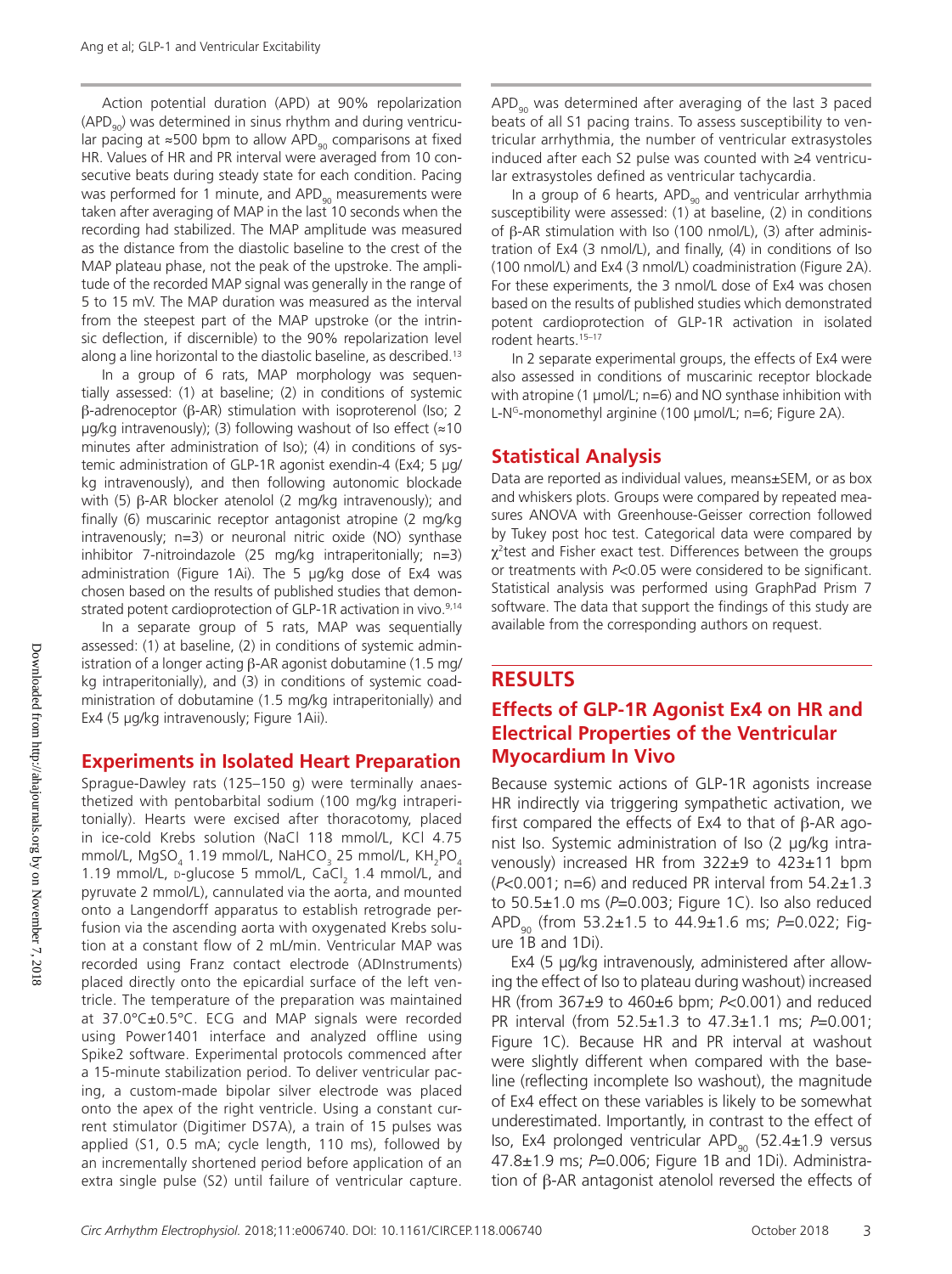

**Figure 1. Effects of GLP-1 (glucagon-like peptide-1) receptor activation on heart rate and electrical properties of the ventricular myocardium in vivo. A**, Experimental protocols of the in vivo experiments. Arrows depict time points when physiological measurements were taken; (**B**) Representative recordings of monophasic action potential illustrating the effects of isoproterenol (Iso, 2 μg/kg intravenously) and exendin-4 (Ex4, 5 μg/kg intravenously) on action potential duration at 90% repolarization (APD<sub>90</sub>); (C) Effects of Iso and Ex4 on heart rate (HR, Ci) and PR interval (Cii); (D) Summary data showing the effects of Iso and Ex4 on APD<sub>90</sub> during sinus rhythm (Di) and during fixed pacing (Dii); (E) Effects of dobutamine (Dob, 1.5 mg/kg intraperitonially) and coadministration of Dob (1.5 mg/ kg intraperitonially) and Ex4 (5 μg/kg intravenously) on APD<sub>an</sub> in fixed HR conditions. \**P*<0.05, \*\**P*<0.01, \*\*\**P*<0.001.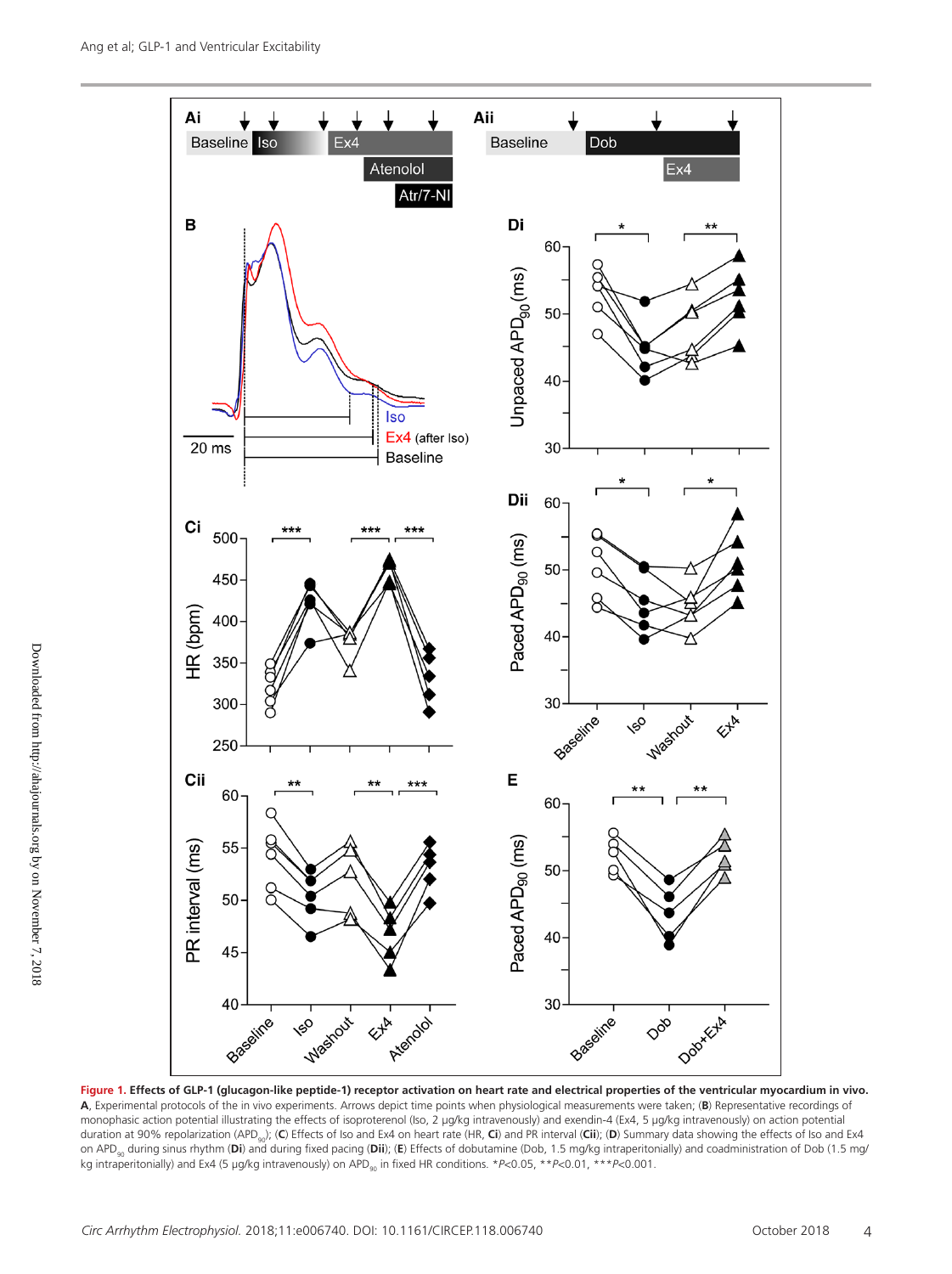

**Figure 2. Effects of GLP-1 (glucagon-like peptide-1) receptor activation on atrial rate and electrical properties of the ventricular myocardium ex vivo. A**, Experimental protocols in isolated perfused hearts. Arrows depict time points when physiological measurements were taken; (**B**) Representative recordings of monophasic action potential illustrating the effects of isoproterenol (Iso; 100 nmol/L), exendin-4 (Ex4; 3 nmol/L), and coadministration of Iso (100 nmol/L) and Ex4 (3 nmol/L) on paced action potential duration at 90% repolarization (APD<sub>90</sub>) in isolated hearts; (C) Effects of Iso and Ex4 on atrial rate in isolated hearts; Summary data showing the effects of Iso, Ex4, and coadministration of Iso and Ex4 on paced APD<sub>a0</sub> in the absence (**D**) and presence of atropine (1 μmol/L, **E**) or L-N<sup>G</sup>-monomethyl arginine (L-NMMA, 100 μmol/L, **F**). *P* values indicate the level of significance compared with baseline condition.

Ex4 on HR and PR interval (Figure 1C) but had no effect on APD<sub>90</sub> changes induced by Ex4 (P=0.285). Both atropine and 7-nitroindazole administered after Ex4, reduced APD<sub>90</sub> by the same degree (to  $40.1\pm0.7$  and  $41.5\pm2.9$ ms, respectively; *P*=0.002 compared with Ex4).

To separate the effects of GLP-1R activation on the electrical properties of the ventricular myocardium from that confounded by GLP-1R–mediated sympathetic activation and increases in HR, ventricular MAP was recorded in conditions of fixed ventricular pacing. With HR fixed between the conditions, Iso reduced APD $_{90}$  from 50.5±1.9 to 45.2±1.8 ms (*P*=0.014; Figure 1Dii). Subsequent administration of Ex4 resulted in a significant prolongation of paced APD<sub>90</sub> from  $44.6\pm1.4$  to 51.1 $\pm$ 1.9 ms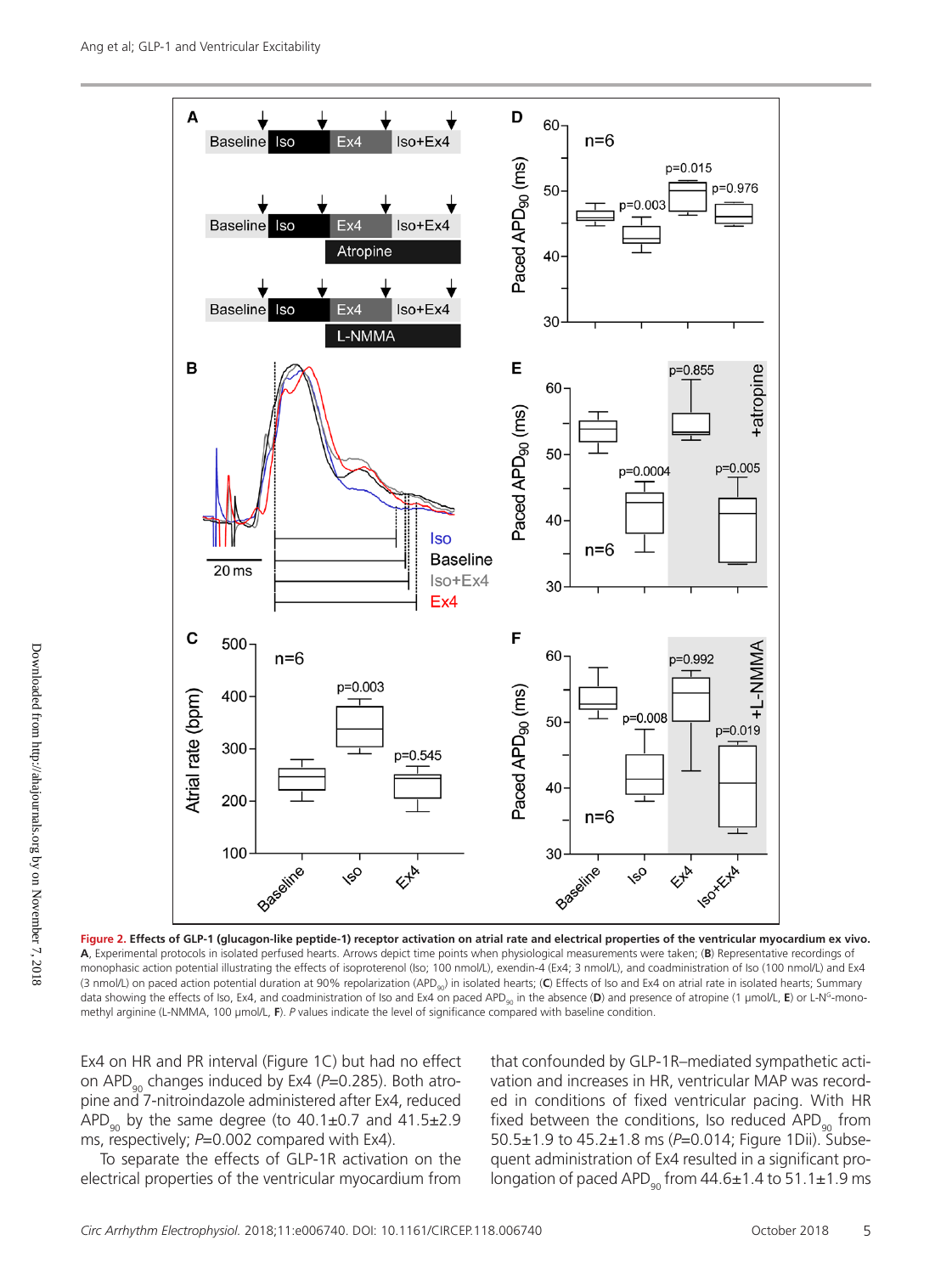(*P*=0.044; Figure 1Dii). Atenolol had no effect on paced APD<sub>90</sub> in conditions of systemic Ex4 action (47.0 $\pm$ 1.4 ms;  $P=0.314$ ); however, the effect of Ex4 on APD<sub>90</sub> was reversed by atropine and 7-nitroindazole (to  $42.9 \pm 2.2$ and 38.4±1.4 ms, respectively; *P*=0.02).

In a separate experiment, systemic administration of dobutamine (1.5 mg/kg intraperitonially) reduced paced APD<sub>90</sub> from 52.4±1.2 to 43.5±1.8 ms (*P*=0.008; n=5). Ex4 effectively reversed the effect of β-AR stimulation on paced APD<sub>90</sub> (increase from  $43.5 \pm 1.8$  to 52.2±1.1 ms; *P*=0.005 and *P*=0.952 compared with baseline; Figure 1E).

## **Effects of GLP-1R Agonist Ex4 on Atrial Rate and Electrical Properties of the Ventricular Myocardium Ex Vivo**

In the isolated heart preparation, Iso (100 nmol/L) increased atrial rate (from 243±12 to 341±17 bpm; *P*=0.003; n=6) while Ex4 (3 nmol/L) had no effect (232±13 versus 243±12 bpm; *P*=0.545; Figure 2C).

Iso reduced paced APD<sub>90</sub> from  $46.2\pm0.5$  to  $43.2\pm0.8$ ms (*P*=0.003). Ex4 had an opposite effect and increased APD<sub>90</sub> to 49.4 $\pm$ 1.0 ms ( $P$ =0.015 compared with baseline; Figure 2D). Combined application of Iso and Ex4 had no effect on  $APD_{90}$  when compared with baseline (46.4±0.6 versus 46.2±0.5 ms; *P*=0.976; Figure 2D). The effects of Ex4 on APD $_{90}$  in the absence and presence of β-AR agonist Iso were prevented by atropine (1  $\mu$ mol/L; n=6) and NO synthase inhibitor L-N<sup>G</sup>-monomethyl arginine (100 μmol/L; n=6; Figure 2E and 2F).

## **Effect of GLP-1R Agonist Ex4 on the Ventricular Arrhythmia Potential**

In isolated heart preparation, Iso increased ventricular tachycardia inducibility during restitution pacing from 0/18 hearts at baseline to 6/18 (*P*=0.007 χ<sup>2</sup> , *P*=0.019 Fisher exact test; Figure 3). In 6 hearts, coadministration of Ex4 with Iso rendered ventricular tachycardia noninducible (0/6 Ex4+Iso versus 3/6 Iso alone, *P*=0.046 χ<sup>2</sup>, *P*=0.182 Fisher exact test; Figure 3A and 3B). In 12 hearts, treatment with either atropine or L-NG-monomethyl arginine abolished the effects of Ex4 (Figure 3C and 3D).

## **DISCUSSION**

In this study, we investigated the effects of a prototypical GLP-1R agonist Ex4 on tissue-level ventricular electrophysiology in the rat heart. APD was assessed from MAPs recorded during sinus rhythm and during ventricular pacing. Consistent with the previously reported data,<sup>5</sup> systemic actions of Ex4 in vivo increased HR, and this effect was abolished by β-AR blockade. In contrast to the effect of Iso, Ex4 prolonged APD. This effect was more

pronounced in fixed HR conditions where Ex4 markedly increased APD and effectively counteracted the effect of pharmacological β-AR stimulation on the heart. Similarly, in isolated heart preparation, Ex4 prolonged APD and prevented the effect of Iso on APD, but had no effect on HR. Furthermore, Ex4 decreased arrhythmia inducibility in conditions of simulated sympathetic activation mimicked by application of β-AR agonist Iso.

GLP-1R is coupled to the stimulatory G-proteins, and the actions of GLP-1 or GLP-1 analogues lead to activation of protein kinase A signaling pathway,<sup>18</sup> similar to that recruited by β-AR stimulation. However, the effect of Ex4 on APD is opposite to that of β-AR agonists, and this is consistent with the current view that GLP-1R are not expressed by ventricular myocytes.<sup>11</sup> Thus, the effects of Ex4 on ventricular electrical properties are likely to be mediated by GLP-1Rs expressed by tissues extrinsic to cardiac myocytes.

That the effect of Ex4 on ventricular APD is preserved in isolated perfused heart preparation suggests that this GLP-1R agonist may act on either coronary blood vessels (vascular endothelium or smooth muscle) or the nerves which originate from the intrinsic cardiac ganglia and provide innervation of the ventricular system.<sup>19,20</sup> Identification of the exact mechanism would require new approaches, such as conditional deletion of GLP-1Rs from the target tissue using mouse models. However, our pharmacological analysis suggests that Ex4 is likely acting on parasympathetic (vagal) neurons of the intrinsic cardiac ganglia which release acetylcholine and NO from their ventricular terminals. Indeed, the effects of Ex4 on APD were reversed or prevented by either muscarinic blockade or inhibition of the neuronal NO synthase. These effects are consistent with vagal modulation of ventricular excitability mediated by the actions of acetylcholine and NO.<sup>21,22</sup>

The exact mechanisms of GLP-1R–mediated protective effects on ventricular arrhythmic potential remain to be determined. These may involve modulation of reentrant circuit path length through changes in cellular refractoriness. However, we have not examined changes in conduction velocity or changes in calcium handling that might underlie changes in abnormal impulse formation through delayed afterdepolarizations.

Interestingly, certain mutations, for example, in the gene encoding K<sub>v</sub>11.1 voltage-gated K<sup>+</sup> channels cause long-QT syndrome 2 and simultaneously increase the production of GLP-1 by intestinal L cells.<sup>23</sup> The data obtained in this study suggest that increased circulating GLP-1 in long-QT syndrome 2 may potentially be antiarrhythmic. However, it could also worsen the QT prolongation under conditions of increased sympathetic drive, such as during exercise.

The use of GLP-1R agonists has been an important advance in the care of patients with type 2 diabetes mellitus.<sup>1</sup> Initially, there were concerns that these agents might worsen cardiovascular outcomes because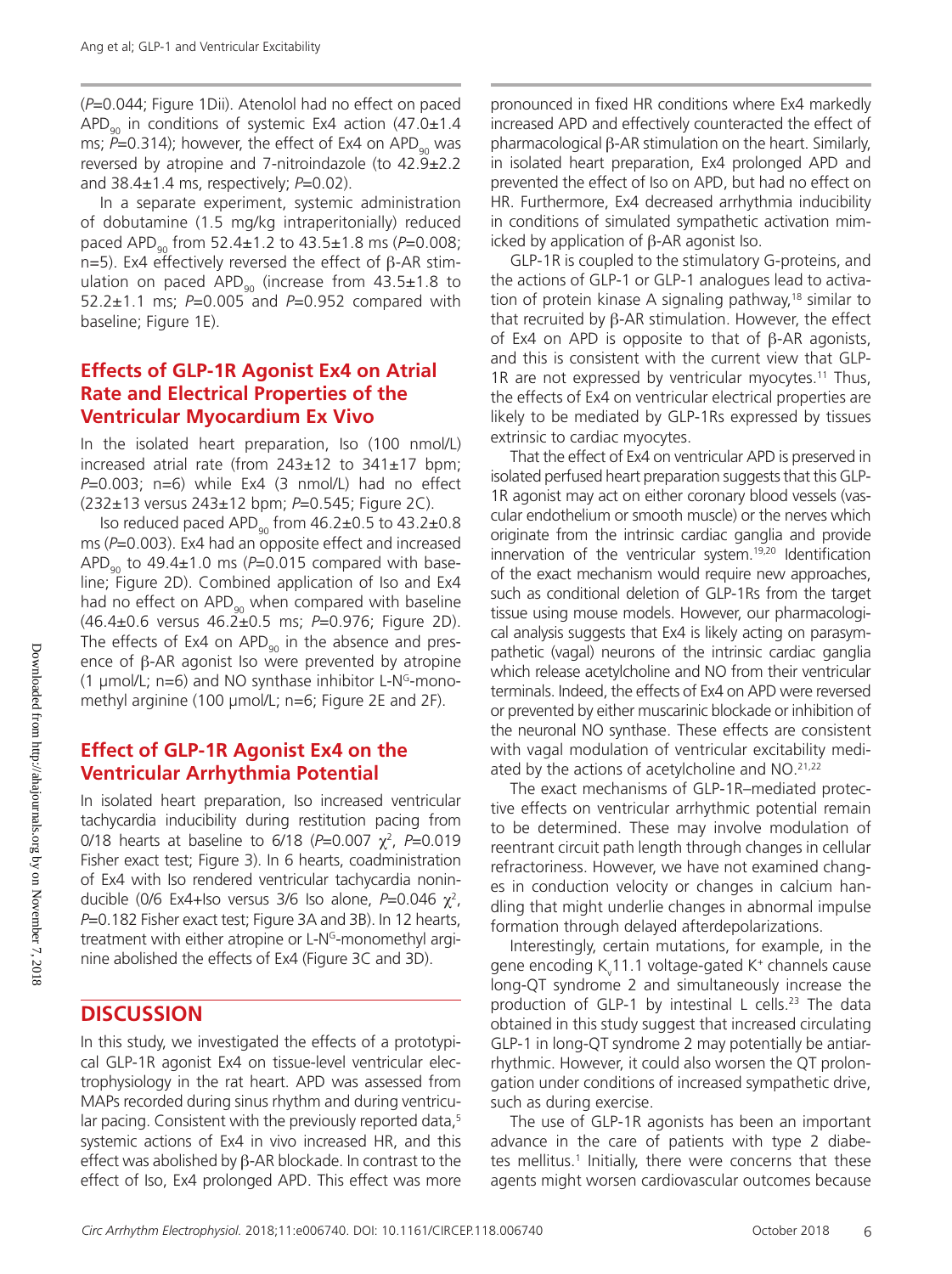

**Figure 3. Effect of GLP-1 (glucagon-like peptide-1) receptor activation on the ventricular arrhythmia potential.**

**A**, Representative recordings of restitution pacing to induce ventricular tachycardia (V<sub>T</sub>) in the presence of isoproterenol (Iso, 100 nmol/L). Coadministration of exendin-4 (Ex4, 3 nmol/L) protects against V<sub>T</sub> (**top**), and this effect of Ex4 is abolished by nitric oxide synthase blockade with L-N<sup>G</sup>-monomethyl arginine (L-NMMA, 100 μmol/L; **bottom**); Effects of Iso (100 nmol/L), Ex4 (3 nmol/L), and coadministration of Iso (100 nmol/L) and Ex4 (3 nmol/L) on V<sub>τ</sub> inducibility in the absence (**B**) and presence of atropine (1 μmol/L, **C**) or L-NMMA (100 μmol/L, **D**). \*\**P*<0.01, n.s. indicates not significant.

of sympathetic activation.<sup>24</sup> However, there are no such indications and genomic studies support a clear negative association with the severity of cardiovascular disease.25 Furthermore, clinical studies have shown beneficial effects of GLP-1R agonists on cardiovascular disease markers, including atherogenic marker apolipoprotein B.26 This study reveals a potential antiarrhythmic effect of GLP-1R activation, consistent with previously described strong cardioprotective effects of GLP-1.2,6–9 One potential complication with the use of the existing drugs is that they may increase sympathetic drive, which is generally considered to be maladaptive and detrimental, contributing to the development of cardiovascular disease. Thus, it would be important to determine the exact site of GLP-1 action on the heart and then try to target these specific receptor populations.

Acknowledged study limitations are related to the marked differences in action potential morphology between rodent heart and that of larger mammals, including humans, and potential species-specific differences in GLP-1R expression in the heart. The first limitation can potentially be addressed by studying the effect of GLP-1R agonists in preparations of human ventricular myocytes (eg, in organotypic cultured human cardiac slices), $27$  yet, these preparations might be lacking key components, including intact cardiac vagal neurons and their ventricular projections, which (as the data of this study suggest) mediate the effects of GLP-1 on the electrical properties of the ventricular myocardium. Regarding potential species-specific differences in GLP-1R expression in the heart, earlier data obtained in rodents and primates largely agree that GLP-1Rs are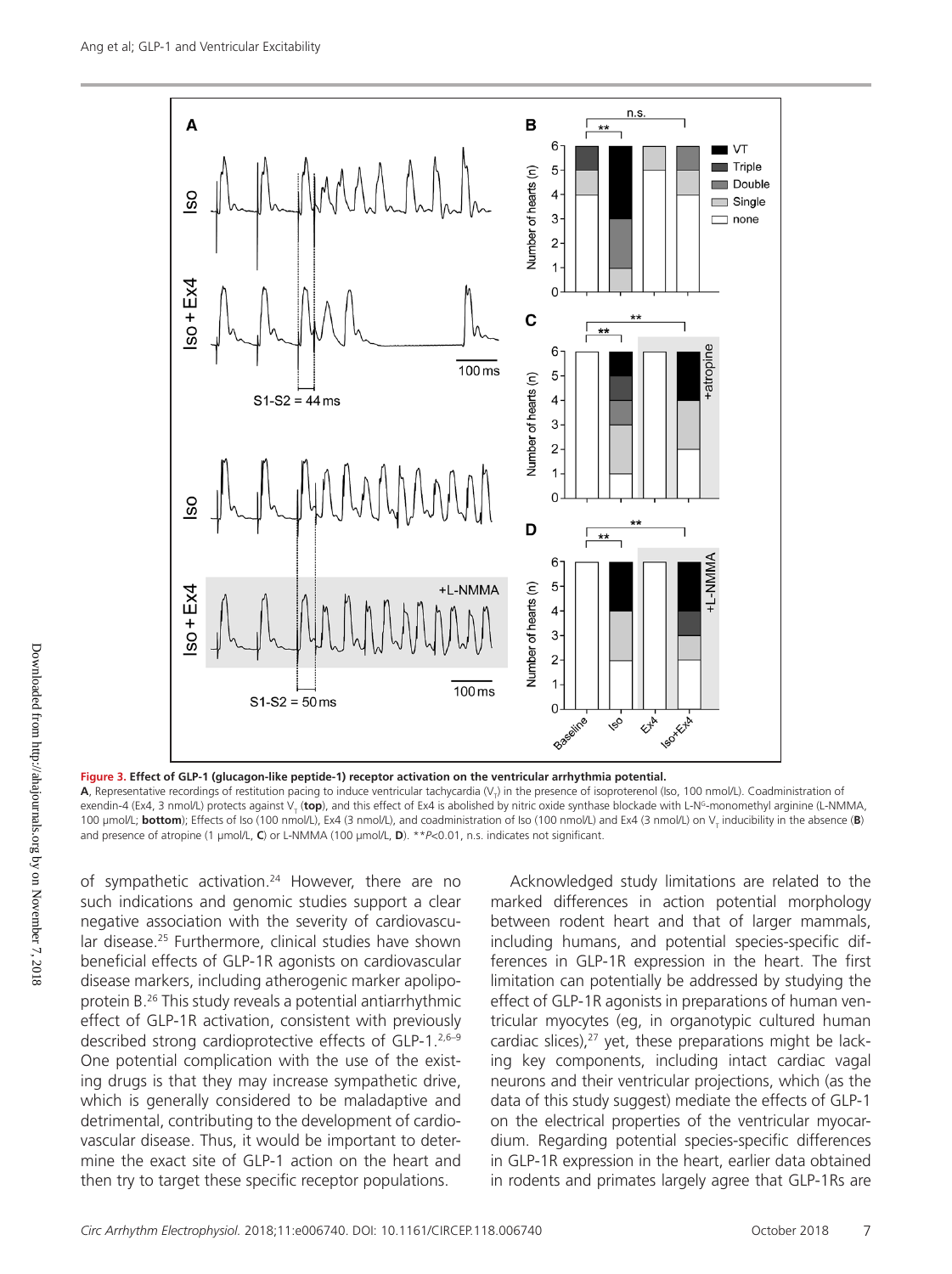predominantly expressed in the atria.<sup>11,28,29</sup> The most recent report concluded that human cardiac ventricles do express GLP-1Rs, but the identity of the ventricular cell types expressing the receptor remains unknown.<sup>12</sup> Ventricular GLP-1R mRNA transcripts detected in the RNA isolated from the ventricular tissue<sup>12</sup> may reflect the expression of the receptor in cardiac nerve fibers which provide functional innervation of the ventricles.19,22,30–32

Taken together, the data obtained demonstrate that GLP-1R activation effectively opposes the effect of β-AR stimulation on cardiac APD and reduces the ventricular arrhythmic potential in conditions of sympathetic activation. The effects of GLP-1R activation on ventricular electrical properties appear to be indirect, mediated by acetylcholine and NO, and, therefore, can be explained by recruitment of cardiac vagal neuron activity.

#### **ARTICLE INFORMATION**

Received July 23, 2018; accepted September 14, 2018.

#### **Correspondence**

Alexander V. Gourine, PhD, Neuroscience, Physiology & Pharmacology, University College London, Gower St, London, WC1E 6BT, United Kingdom, Email [a.gourine@ucl.ac.uk](mailto:a.gourine@ucl.ac.uk) or Andrew Tinker, BA, MBBS, PhD, William Harvey Heart Centre, Barts & The London School of Medicine and Dentistry, London, United Kingdom, Email [a.tinker@qmul.ac.uk](mailto:a.tinker@qmul.ac.uk)

#### **Affiliations**

Centre for Cardiovascular and Metabolic Neuroscience, Neuroscience, Physiology & Pharmacology (R.A., S.M., P.S.H., M.B., A.V.G.) and Institute of Cardiovascular Science (M.O., P.T., P.D.L.), University College London, United Kingdom. William Harvey Research Institute, Barts and the London School of Medicine and Dentistry, London, United Kingdom (R.A., M.S., Q.A., Y.L., A.T.). Division of Cardiology, Karolinska Institute, Stockholm, Sweden (A.G.).

#### **Sources of Funding**

This work was supported by the British Heart Foundation (RG/14/4/30736 to Drs Gourine and Tinker; RG/15/15/31742 to Dr Tinker), European Union's Horizon 2020 research and innovation programme (Marie Skłodowska-Curie Grant No. 654691 to Dr Mastitskaya), Medical Research Council (MR/N02589X/1), and The National Institute for Health Research Barts Cardiovascular Biomedical Research Centre. Dr Gourine is a Wellcome Trust Senior Research Fellow (Ref: 200893).

#### **Disclosures**

None.

#### **REFERENCES**

- 1. Baggio LL, Drucker DJ. Biology of incretins: GLP-1 and GIP. *Gastroenterology*. 2007;132:2131–2157. doi: 10.1053/j.gastro.2007.03.054
- 2. Drucker DJ. The cardiovascular biology of glucagon-like peptide-1. *Cell Metab*. 2016;24:15–30. doi: 10.1016/j.cmet.2016.06.009
- 3. Marso SP, Daniels GH, Brown-Frandsen K, Kristensen P, Mann JF, Nauck MA, Nissen SE, Pocock S, Poulter NR, Ravn LS, Steinberg WM, Stockner M, Zinman B, Bergenstal RM, Buse JB; LEADER Steering Committee; LEADER Trial Investigators. Liraglutide and cardiovascular outcomes in type 2 diabetes. *N Engl J Med*. 2016;375:311–322. doi: 10.1056/NEJMoa1603827
- 4. Yamamoto H, Lee CE, Marcus JN, Williams TD, Overton JM, Lopez ME, Hollenberg AN, Baggio L, Saper CB, Drucker DJ, Elmquist JK. Glucagonlike peptide-1 receptor stimulation increases blood pressure and heart rate and activates autonomic regulatory neurons. *J Clin Invest*. 2002;110:43– 52. doi: 10.1172/JCI15595
- 5. Baggio LL, Ussher JR, McLean BA, Cao X, Kabir MG, Mulvihill EE, Mighiu AS, Zhang H, Ludwig A, Seeley RJ, Heximer SP, Drucker DJ. The autonomic nervous system and cardiac GLP-1 receptors control heart rate in mice. *Mol Metab*. 2017;6:1339–1349. doi: 10.1016/j.molmet.2017.08.010
- 6. Noyan-Ashraf MH, Momen MA, Ban K, Sadi AM, Zhou YQ, Riazi AM, Baggio LL, Henkelman RM, Husain M, Drucker DJ. GLP-1R agonist liraglutide activates cytoprotective pathways and improves outcomes after experimental myocardial infarction in mice. *Diabetes*. 2009;58:975–983. doi: 10.2337/db08-1193
- 7. Ussher JR, Baggio LL, Campbell JE, Mulvihill EE, Kim M, Kabir MG, Cao X, Baranek BM, Stoffers DA, Seeley RJ, Drucker DJ. Inactivation of the cardiomyocyte glucagon-like peptide-1 receptor (GLP-1R) unmasks cardiomyocyte-independent GLP-1R-mediated cardioprotection. *Mol Metab*. 2014;3:507–517. doi: 10.1016/j.molmet.2014.04.009
- 8. Lønborg J, Kelbæk H, Vejlstrup N, Bøtker HE, Kim WY, Holmvang L, Jørgensen E, Helqvist S, Saunamäki K, Terkelsen CJ, Schoos MM, Køber L, Clemmensen P, Treiman M, Engstrøm T. Exenatide reduces final infarct size in patients with ST-segment-elevation myocardial infarction and short-duration of ischemia. *Circ Cardiovasc Interv*. 2012;5:288–295. doi: 10.1161/CIRCINTERVENTIONS.112.968388
- 9. Basalay MV, Mastitskaya S, Mrochek A, Ackland GL, Del Arroyo AG, Sanchez J, Sjoquist PO, Pernow J, Gourine AV, Gourine A. Glucagon-like peptide-1 (GLP-1) mediates cardioprotection by remote ischaemic conditioning. *Cardiovasc Res*. 2016;112:669–676. doi: 10.1093/cvr/cvw216
- 10. Mastitskaya S, Basalay M, Hosford PS, Ramage AG, Gourine A, Gourine AV. Identifying the source of a humoral factor of remote (Pre)conditioning cardioprotection. *PLoS One*. 2016;11:e0150108. doi: 10.1371/journal.pone.0150108
- 11. Pyke C, Heller RS, Kirk RK, Ørskov C, Reedtz-Runge S, Kaastrup P, Hvelplund A, Bardram L, Calatayud D, Knudsen LB. GLP-1 receptor localization in monkey and human tissue: novel distribution revealed with extensively validated monoclonal antibody. *Endocrinology*. 2014;155:1280–1290. doi: 10.1210/en.2013-1934
- 12. Baggio LL, Yusta B, Mulvihill EE, Cao X, Streutker CJ, Butany J, Cappola TP, Margulies KB, Drucker DJ. GLP-1 receptor expression within the human heart. *Endocrinology*. 2018;159:1570–1584. doi: 10.1210/en.2018-00004
- 13. Franz MR. Current status of monophasic action potential recording: theories, measurements and interpretations. *Cardiovasc Res*. 1999;41:25–40.
- 14. Bao W, Holt LJ, Prince RD, Jones GX, Aravindhan K, Szapacs M, Barbour AM, Jolivette LJ, Lepore JJ, Willette RN, DeAngelis E, Jucker BM. Novel fusion of GLP-1 with a domain antibody to serum albumin prolongs protection against myocardial ischemia/reperfusion injury in the rat. *Cardiovasc Diabetol*. 2013;12:148. doi: 10.1186/1475-2840-12-148
- 15. Bose AK, Mocanu MM, Carr RD, Brand CL, Yellon DM. Glucagon-like peptide 1 can directly protect the heart against ischemia/reperfusion injury. *Diabetes*. 2005;54:146–151.
- 16. Ban K, Kim KH, Cho CK, Sauvé M, Diamandis EP, Backx PH, Drucker DJ, Husain M. Glucagon-like peptide (GLP)-1(9-36)amide-mediated cytoprotection is blocked by exendin(9-39) yet does not require the known GLP-1 receptor. *Endocrinology*. 2010;151:1520–1531. doi: 10.1210/en.2009-1197
- 17. Sonne DP, Engstrøm T, Treiman M. Protective effects of GLP-1 analogues exendin-4 and GLP-1(9-36) amide against ischemia-reperfusion injury in rat heart. *Regul Pept*. 2008;146:243–249. doi: 10.1016/j.regpep.2007.10.001
- 18. Hayes MR. Neuronal and intracellular signaling pathways mediating GLP-1 energy balance and glycemic effects. *Physiol Behav*. 2012;106:413–416. doi: 10.1016/j.physbeh.2012.02.017
- 19. Coote JH. Myths and realities of the cardiac vagus. *J Physiol*. 2013;591:4073–4085. doi: 10.1113/jphysiol.2013.257758
- 20. Gourine A, Gourine AV. Neural mechanisms of cardioprotection. *Physiology (Bethesda)*. 2014;29:133–140. doi: 10.1152/physiol.00037.2013
- 21. Kalla M, Chotalia M, Coughlan C, Hao G, Crabtree MJ, Tomek J, Bub G, Paterson DJ, Herring N. Protection against ventricular fibrillation via cholinergic receptor stimulation and the generation of nitric oxide. *J Physiol*. 2016;594:3981–3992. doi: 10.1113/JP271588
- 22. Machhada A, Ang R, Ackland GL, Ninkina N, Buchman VL, Lythgoe MF, Trapp S, Tinker A, Marina N, Gourine AV. Control of ventricular excitability by neurons of the dorsal motor nucleus of the vagus nerve. *Heart Rhythm*. 2015;12:2285–2293. doi: 10.1016/j.hrthm.2015.06.005
- 23. Hyltén-Cavallius L, Iepsen EW, Wewer Albrechtsen NJ, Svendstrup M, Lubberding AF, Hartmann B, Jespersen T, Linneberg A, Christiansen M, Vestergaard H, Pedersen O, Holst JJ, Kanters JK, Hansen T, Torekov SS. Patients